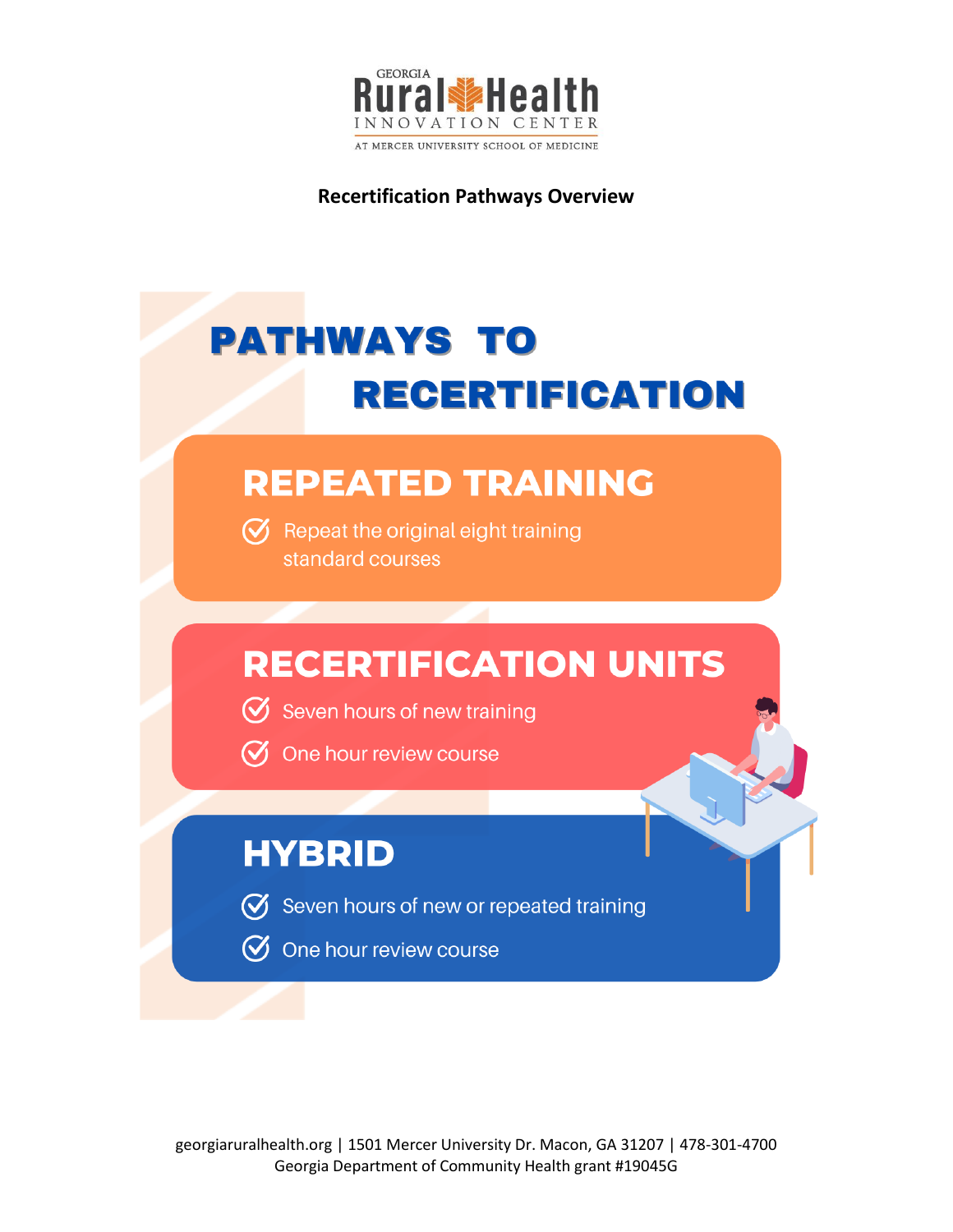

## **REPEATED TRAINING**

 $\bigvee$  Repeat the original eight training standard courses

The Repeated Training pathway is designed to allow learners to gain recertification by revisiting the original eight training standards in their entirety.

- ❖ Training would be exactly as it was for the Initial Certification.
- ❖ For recertification, Standard 1 does not have to be taken first and does not have to be live.
- ❖ The learner may take courses throughout the 24 months preceding the certificate expiration date.
- ❖ Four of the required eight hours of training must be completed in the 12 months preceding the certification expiration date.

### **Repeated Training Checklist**

- $\checkmark$  Complete Standard 1: Governance, Liability, and Accountability
- $\checkmark$  Complete Standard 2: Responsibility to Regulatory Agencies and Legal Considerations
- $\checkmark$  Complete Standard 3: Finances and Fiduciary Responsibility
- $\checkmark$  Complete Standard 4: Compliance
- $\checkmark$  Complete Standard 5: Ethics
- $\checkmark$  Complete Standard 6: Continuum of Care
- $\checkmark$  Complete Standard 7: Strategic Planning and Accountability
- $\checkmark$  Complete Standard 8: Grants
- $\checkmark$  Complete at least 4 hours of the above training in the 12 months preceding the certification expiration date.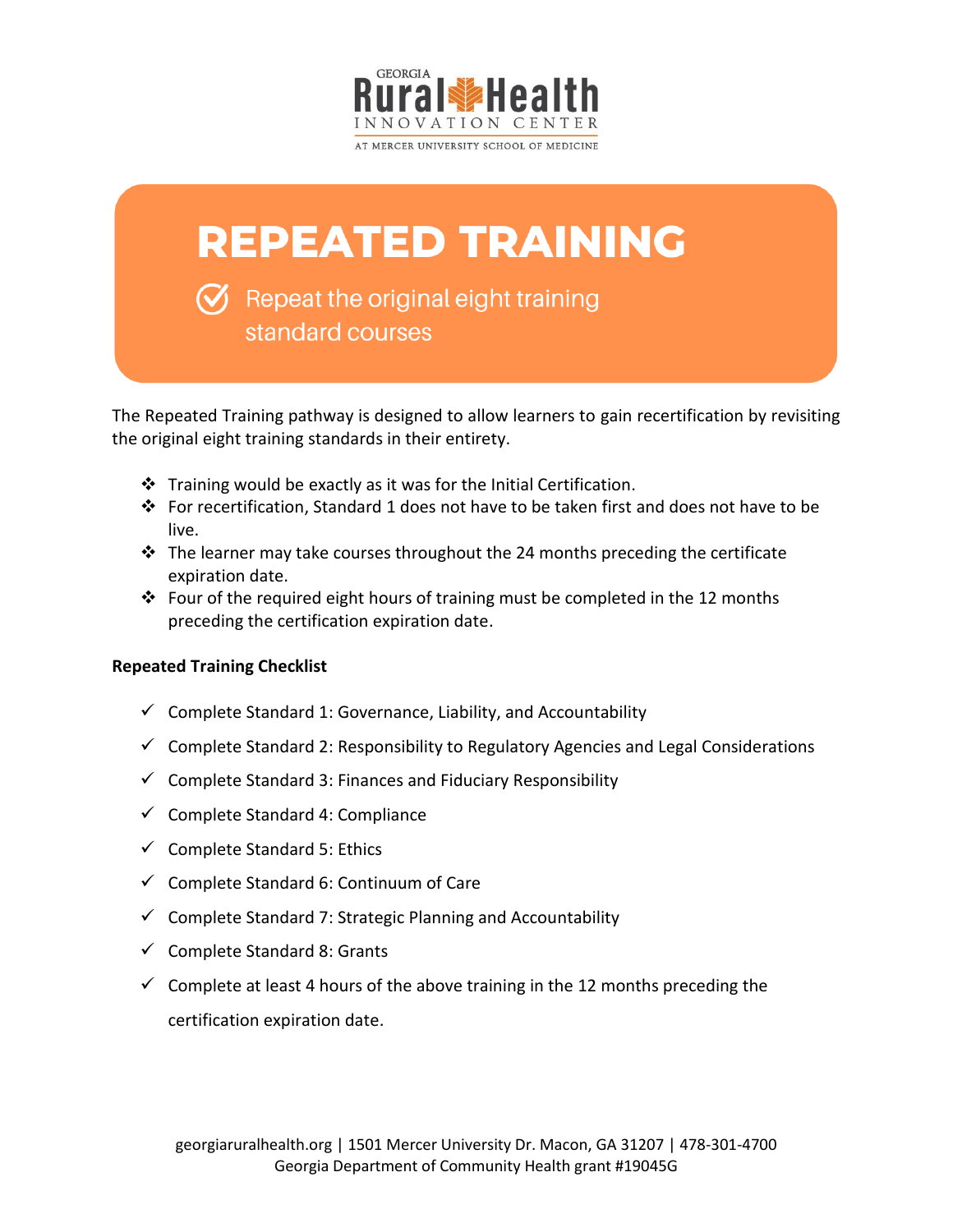

# **RECERTIFICATION UNITS**

 $\mathcal{\breve{\mathcal{Y}}}$  Seven hours of new training

One hour review course

The Recertification Unit pathway is designed to allow learners to gain recertification by obtaining additional knowledge and participating in professional development activities. This pathway allows learners to receive credit for learning new material and advancing their skills beyond the original training.

- $\dots$  Learners may complete "Recertification Units" approved by the Center. These credits will cover the original standards in additional depth, introducing new content, and current topics.
- ◆ Learners participating in this path must complete a 1 hour review course covering the original standards with a test.
- ❖ The learner may take courses throughout the 24 months preceding the certificate expiration date.
- ❖ Four of the required eight hours of training, including the review course, must be completed in the 12 months preceding the certification expiration date.

### **Recertification Units Checklist**

- $\checkmark$  Complete a total of 7 hours of Recertification Units.
- $\checkmark$  Complete at least 3 hours of the above training in the 12 months preceding the certification expiration date.
- $\checkmark$  Complete the 1 hour review course in the 12 months preceding the certification expiration date.